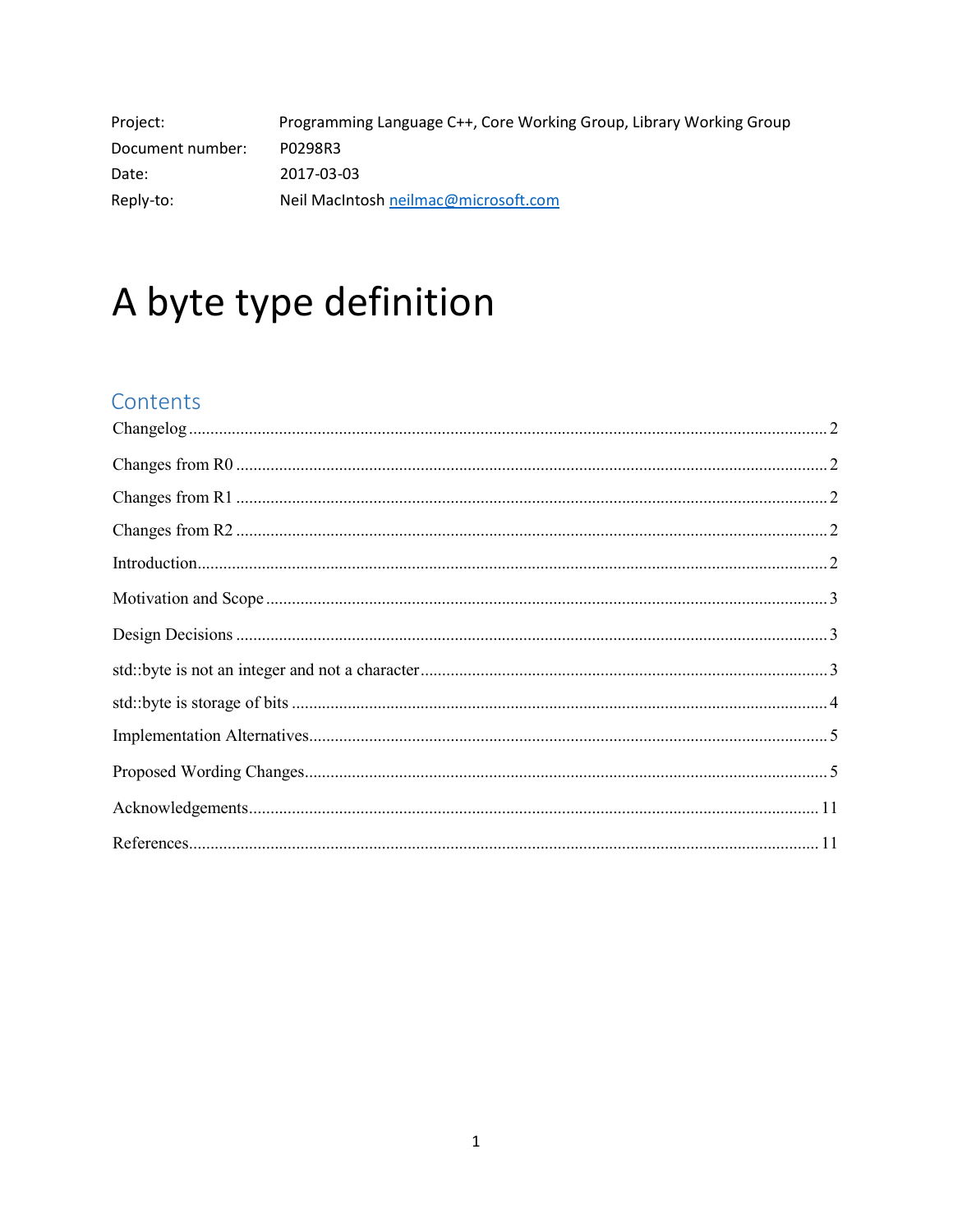# Changelog

## Changes from R0

- Following advice from LEWG, expanded range of bitwise operations to include compound operations ( $|=$ ,  $\&=$  etc) and to appropriately qualify all operations as constexpr and noexcept.
- Added wording for operations on byte.
- Corrected minor wording errors and removed use of non-standard extensions in wording for byte operations.
- Simplified wording describing type in Alternative B following feedback from CWG.
- Merged in wording content from P0257 as directed by CWG.
- Increased wording changes to include std::byte in 8.5.12 where appropriate, as suggested by CWG.
- Added editing instruction to update P0137R1 to include std::byte should both that paper and this paper end up being accepted for inclusion in the standard.
- Remove Alternative B (implementation-defined type) after straw polling in LWG
- Corrected wording based on review by LWG
- Added note about lack of implicit conversion in boolean contexts.

## Changes from R1

- Updated wording to include 1.8p3 in response to NB comments CA 11 and US 72.
- Updated reference to the Working Draft of the standard to be N4606.
- Removed reference to P0137R1 as it has been incorporated into N4606.

## Changes from R2

- Updated reference to the Working Draft of the standard to be N4618 and corrected wording to be changes against that document.
- Added Appendix D wording to ensure ::byte is not declared when a user includes <stddef.h>.

# **Introduction**

The core of this proposal is to introduce a distinct type implementing the concept of byte as specified in the C++ language definition. The proposal suggests a very simple definition of that type, named std::byte. It is argued that C++17 is expressive enough for a simple library definition, as opposed to a keyword (however uglified). An additional small fix is suggested to allow std::byte to embody an aliasing property for access to arbitrary object representations. Taken altogether, std::byte is just as "builtin" as if it was designated by dedicated keyword (which would have to be ugly or incur source breaking changes.); an illustration of C++'s expressive power.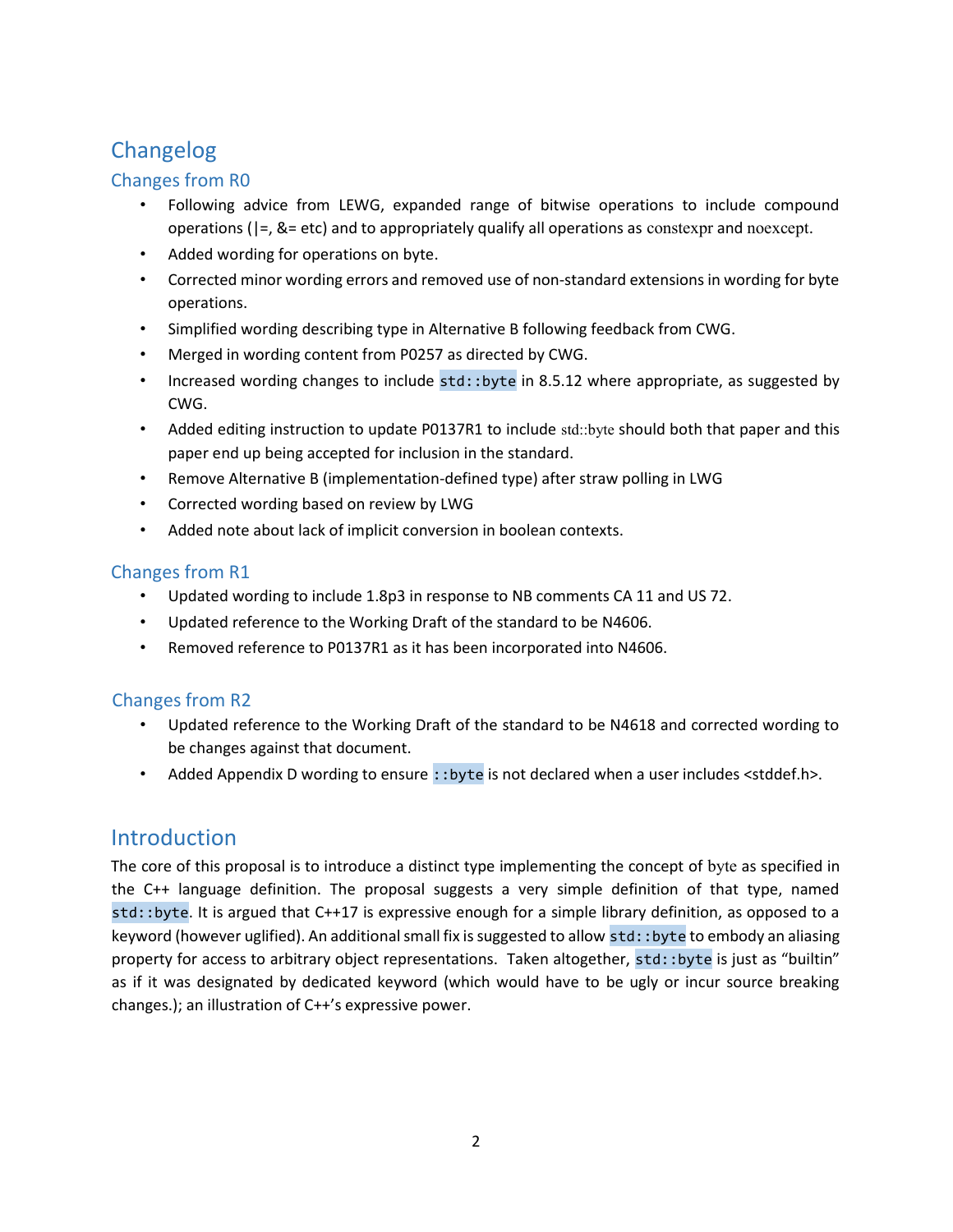# Motivation and Scope

Many programs require byte-oriented access to memory. Today, such programs must use either the char, signed char, or unsigned char types for this purpose. However, these types perform a "triple duty". Not only are they used for byte addressing, but also as arithmetic types, and as character types. This multiplicity of roles opens the door for programmer error – such as accidentally performing arithmetic on memory that should be treated as a byte value – and confusion for both programmers and tools.

Having a distinct byte type improves type-safety, by distinguishing byte-oriented access to memory from accessing memory as a character or integral value. It improves readability. Having the type would also make the intent of code clearer to readers (as well as tooling for understanding and transforming programs). It increases type-safety by removing ambiguities in expression of programmer's intent, thereby increasing the accuracy of analysis tools.

# Design Decisions

}

## std::byte is not an integer and not a character

The key motivation here is to make byte a distinct type – to improve program safety by leveraging the type system. This leads to the design that std::byte is not an integer type, nor a character type. It is a distinct type for accessing the bits that ultimately make up object storage.

As its underlying type is unsigned char, to facilitate bit twiddling operations, convenience conversion operations are provided for mapping a byte to an unsigned integer type value. They are provided through the function template:

```
namespace std { 
template <class IntegerType> // constrained appropriately 
   IntegerType to_integer(byte b);
```
This supports code that, for example, wants to produce a integer hash of an object to take a sequence of std::byte, convert them to integers and then perform arithmetic operations on them as needed.

Conversely, conversions in the other direction, e.g. from an integer value to std::byte type is now made simpler, and safer with the relaxation of enum value construction rule in C++17. Now, you can just write std::byte{i} when i is a non-negative integer value no more than std::numeric\_limits<unsigned char>::max().

During a previous review by CWG at the Spring 2015 meeting in Jacksonville, FL, John Spicer suggested an alternative definition that would leave much to "implementation defined" to avoid dependency on <cstddef>. That dependency is not a substantial issue in practice, for any interesting program. So, we do not recommend that path as it would add complexity to the wording and definition of std: : byte.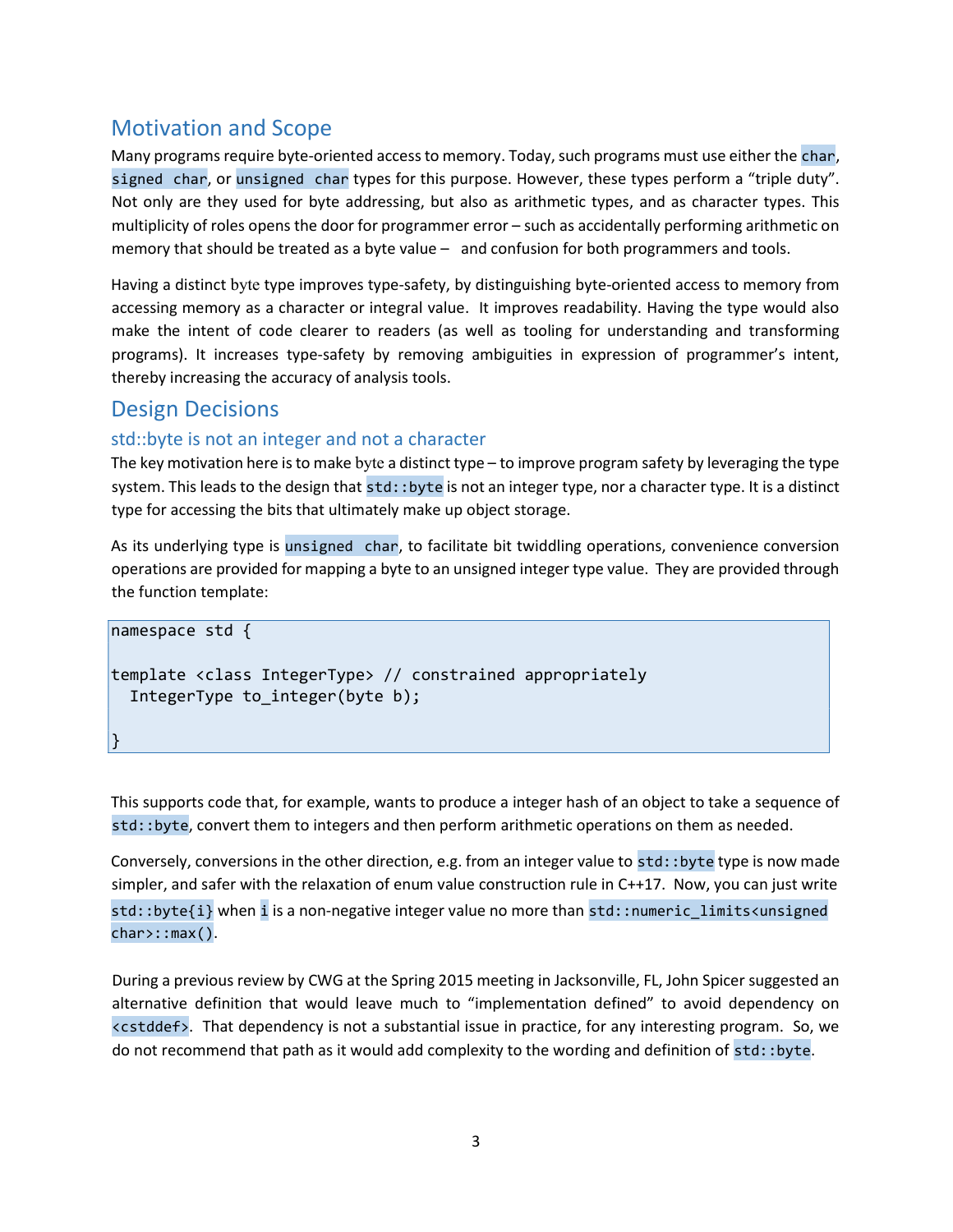#### std::byte is storage of bits

A byte is a collection of bits, as described in 1.7/1. std::byte would provide operations that allow manipulation of the bits that it contains. The definition suggested below is kept deliberately simple with a minimum interface.

As illustration, these operations would be declared as follows:

```
namespace std { 
// IntType would be constrained to be true for is_integral_v<IntType> 
template <class IntType> 
   constexpr byte& operator<<=(byte& b, IntType shift) noexcept; template 
<class IntType> 
   constexpr byte operator<<(byte b, IntType shift) noexcept; template 
<class IntType> 
   constexpr byte& operator>>=(byte& b, IntType shift) noexcept; 
template <class IntType> 
   constexpr byte operator>>(byte b, IntType shift) noexcept; 
constexpr byte operator|(byte l, byte r) noexcept; 
constexpr byte& operator|=(byte& l, byte r) noexcept; 
constexpr byte operator&(byte l, byte r) noexcept; 
constexpr byte& operator&=(byte& l, byte r) noexcept; 
constexpr byte operator~(byte b) noexcept; 
constexpr byte operator^(byte l, byte r) noexcept; 
constexpr byte& operator^=(byte& l, byte r) noexcept; 
}
```
Their semantics would be the simple ones you might expect for a non-numeric type that is a collection of bits. Right-shift will shift bits rightwards, filling trailing places with zero bits. Left-shift will shift bits leftwards, filling vacated places with zero bits.

Similarly, std::byte can be compared, as comparing and ordering instances is a sensible and useful operation. Given its underlying storage type, the comparison operators would give the same results as if performed on the underlying type.

Note that because std::byte is a scoped enumeration there is no way to overload an operator to provide implicit conversions in boolean contexts. It would be possible to add implicit conversion in boolean contexts, by further modifying core language wording but that is left beyond the scope of the present paper. Users can still test variables of std::byte type in boolean contexts, but must use explicit comparisons to do so:

```
constexpr std::byte zero_byte{0x00};
```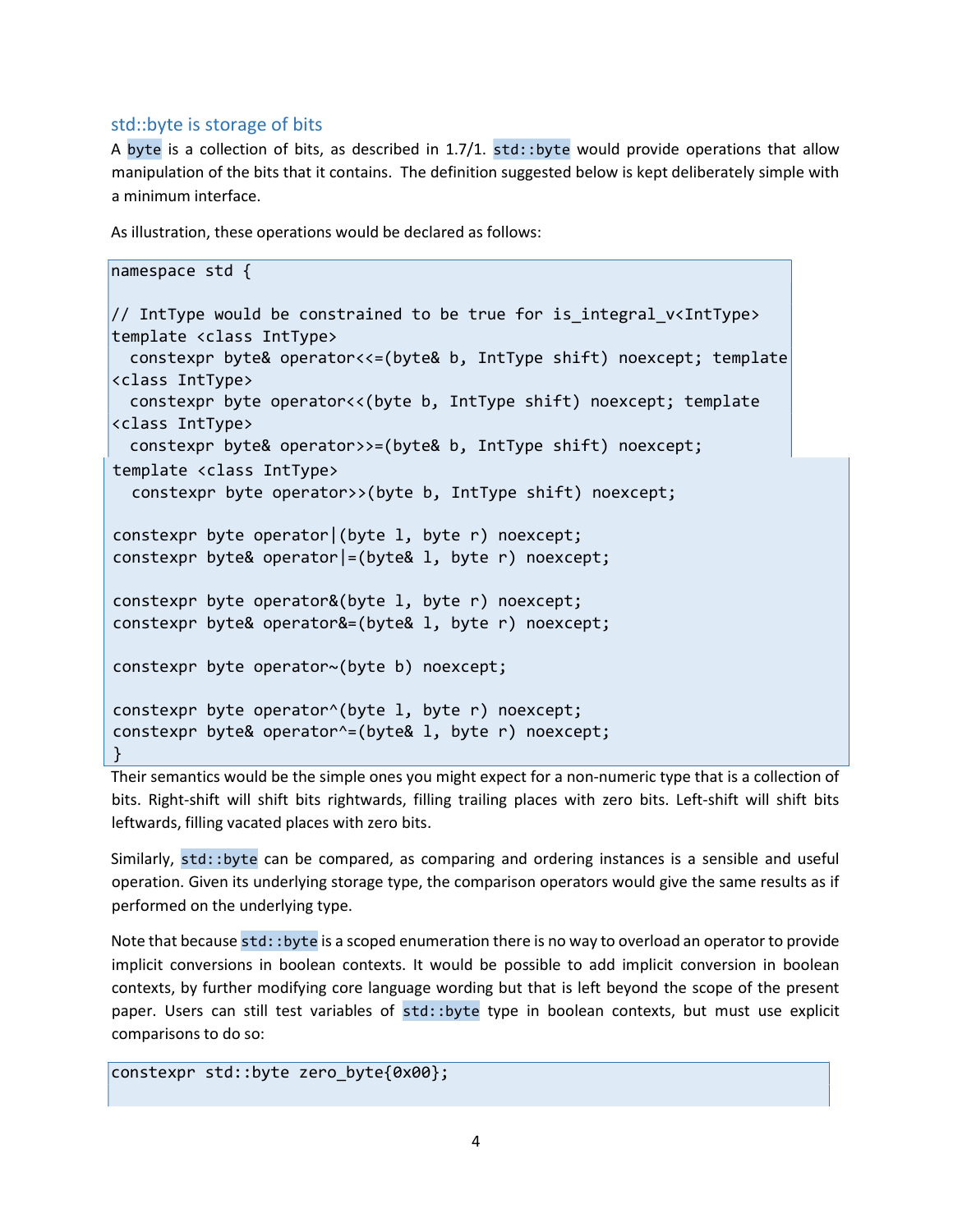if (b != zero byte) do something();

Because std::byte uses unsigned char as its underlying type, initialization from an integer literal is possible, which is a convenience feature.

```
// example of initializing a byte, relying on syntax proposed for C++17 byte 
b { 0x01 };
```
## Implementation Alternatives

Two possible definitions of std::byte were originally considered:

```
// Alternative A: 
namespace std { 
     enum class byte : unsigned char {}; 
}
and 
// Alternatve B: 
namespace std { 
    using byte = /* implementation defined */;}
```
We find alternative A easier to present and explain to ordinary programmers. For all practical purposes, it has the right semantics. After presenting both alternatives to the Library Working Group, straw polling showed unanimous support for the Alternative A, which is the form presented in this paper.

## Proposed Wording Changes

The following proposed changes are relative to N4618 [1].

1.8 The C++ object model [intro.object]

3 If a complete object is created (5.3.4) in storage associated with another object e of type "array of N unsigned char" or "array of N std::byte", that array provides storage for the created object if:

—(3.1) the lifetime of e has begun and not ended, and

—(3.2) the storage for the new object fits entirely within e, and

—(3.3) there is no smaller array object that satisfies these constraints.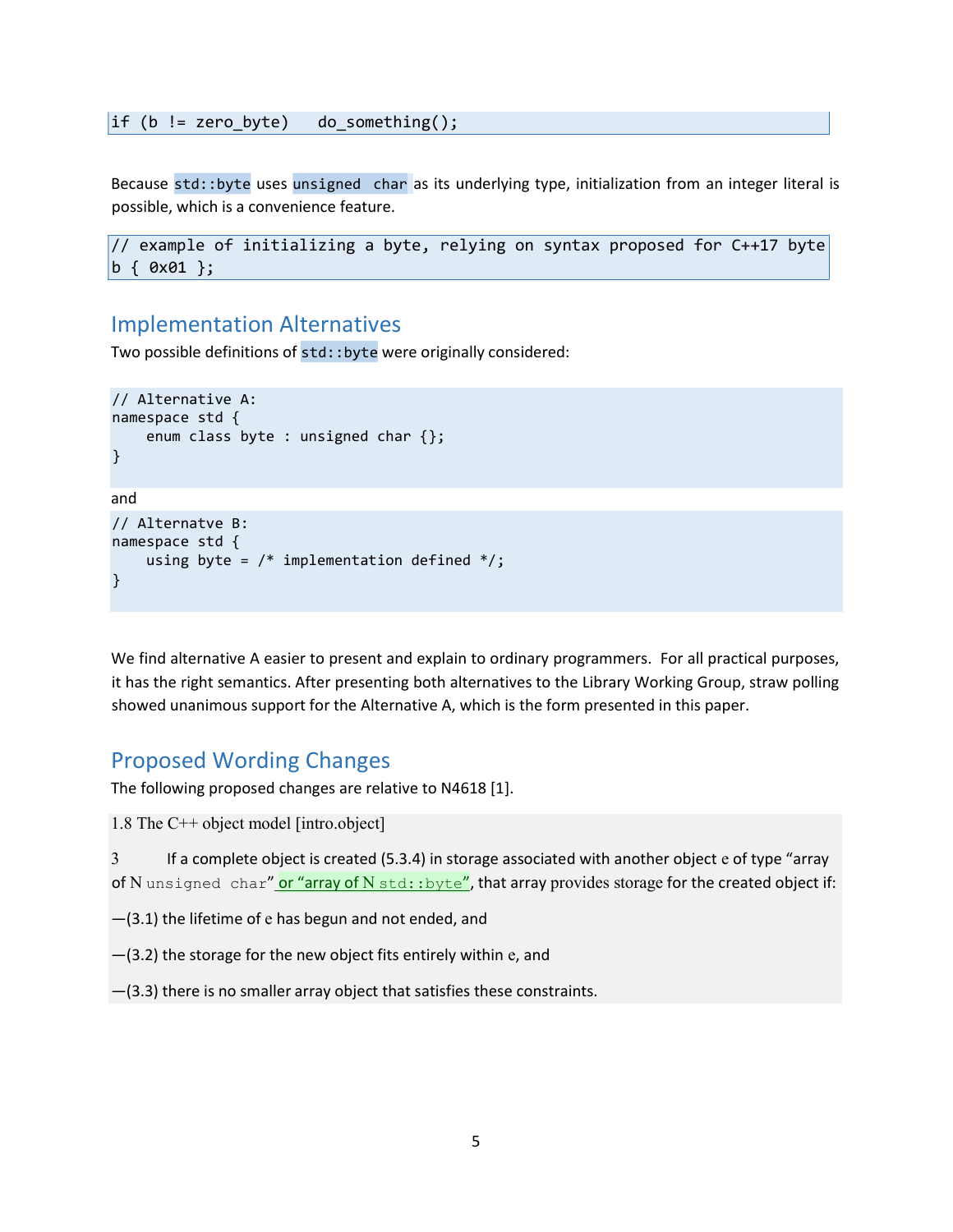#### 3.8 Object lifetime [basic.life]

6 Before the lifetime of an object has started but after the storage which the object will occupy has been allocated or, after the lifetime of an object has ended and before the storage which the object occupied is reused or released, any pointer that refers to the storage location where the object will be or was located may be used but only in limited ways. For an object under construction or destruction, see 12.7. Otherwise, such a pointer refers to allocated storage (3.7.4.2), and using the pointer as if the pointer were of type  $\text{void}^*$ , is well-defined. Indirection through such a pointer is permitted but the resulting lvalue may only be used in limited ways, as described below. The program has undefined behavior if:

 $-(6.1)$  the object will be or was of a class type with a non-trivial destructor and the pointer is used as the operand of a delete-expression,

—(6.2) the pointer is used to access a non-static data member or call a non-static member function of the object, or

—(6.3) the pointer is implicitly converted (4.10) to a pointer to a virtual base class, or

 $-(6.5)$  the pointer is used as the operand of a static cast (5.2.9), except when the conversion is to pointer to  $cv$  void, or to pointer to  $cv$  void and subsequently to pointer to either  $cv$  char, or  $cv$ unsigned char, **OF-CV** std::byte (18.2.10), or

#### 3.9 Types [basic.types]

2 For any object (other than a base-class subobject) of trivially copyable type T, whether or not the object holds a valid value of type T, the underlying bytes (1.7) making up the object can be copied into an array of char,  $e^{f}$  unsigned char, or std::byte (18.2.10). If the content of that the array  $e^{f}$ char or unsigned char is copied back into the object, the object shall subsequently hold its original value.

#### 3.10 Lvalues and rvalues [basic.lval]

8 If a program attempts to access the stored value of an object through a glvalue of other than one of the following types the behavior is undefined:

—(8.1) the dynamic type of the object,

—(8.2) a cv-qualified version of the dynamic type of the object,

—(8.3) a type similar (as defined in 4.4) to the dynamic type of the object,

—(8.4) a type that is the signed or unsigned type corresponding to the dynamic type of the object,

—(8.5) a type that is the signed or unsigned type corresponding to a cv-qualified version of the dynamic type of the object,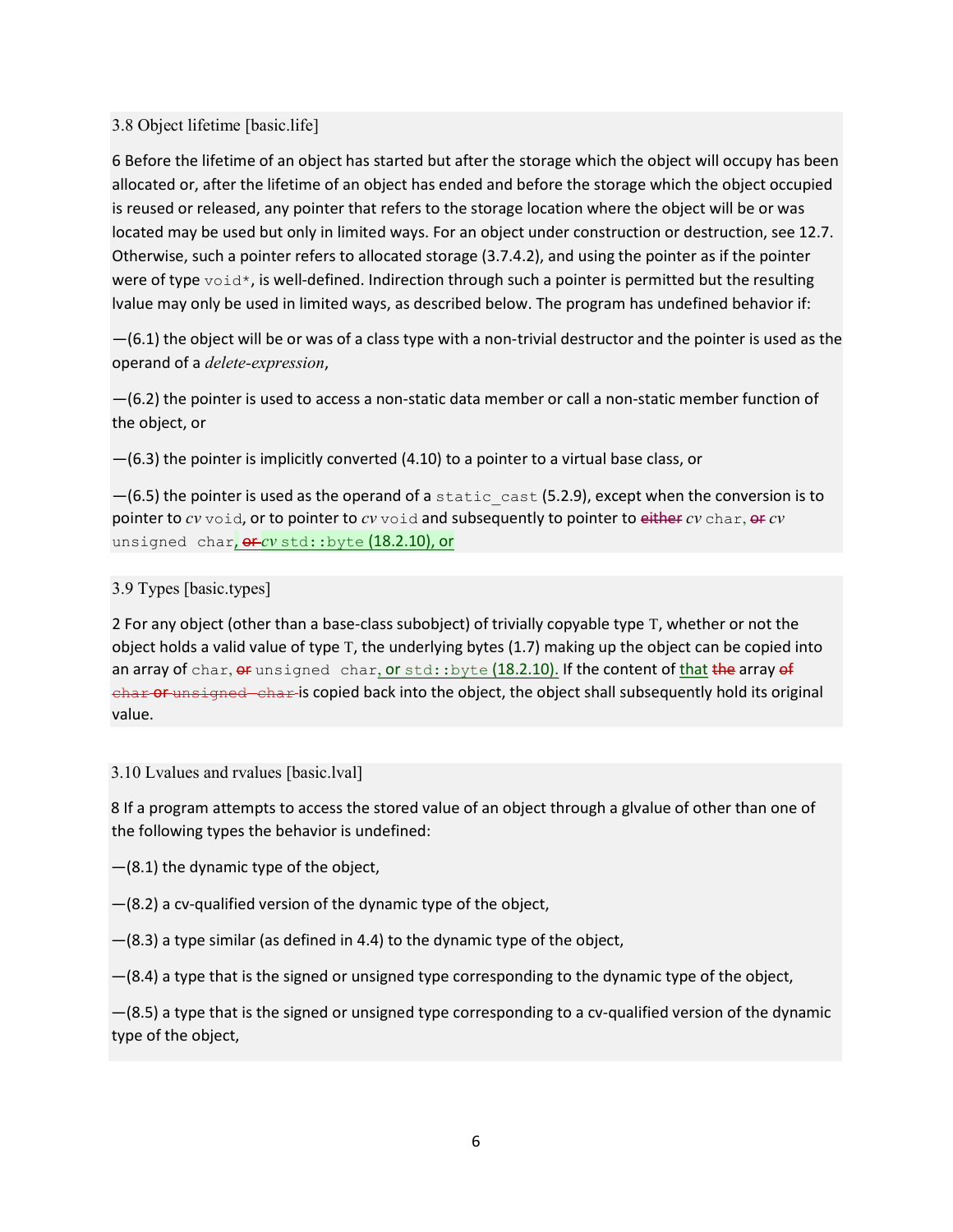$-(8.6)$  an aggregate or union type that includes one of the aforementioned types among its elements or nonstatic data members (including, recursively, an element or non-static data member of a subaggregate or contained union),

—(8.7) a type that is a (possibly cv-qualified) base class type of the dynamic type of the object,

 $-(8.8)$  a char,  $e^{i}$  unsigned char,  $\frac{f}{f}$  are std::byte type.

#### 5.3.4 New [expr.new]

11 When a new-expression calls an allocation function and that allocation has not been extended, the new-expression passes the amount of space requested to the allocation function as the first argument of type  $\text{std}$ :  $\text{size}$   $\text{t}$ . That argument shall be no less than the size of the object being created; it may be greater than the size of the object being created only if the object is an array. For arrays of char, and unsigned char, and std::byte, the difference between the result of the newexpression and the address returned by the allocation function shall be an integral multiple of the strictest fundamental alignment requirement (3.11) of any object type whose size is no greater than the size of the array being created. [Note: Because allocation functions are assumed to return pointers to storage that is appropriately aligned for objects of any type with fundamental alignment, this constraint on array allocation overhead permits the common idiom of allocating character arrays into which objects of other types will later be placed. —end note]

## 8.6 Initializers [dcl.init]

12 If no initializer is specified for an object, the object is default-initialized. When storage for an object with automatic or dynamic storage duration is obtained, the object has an *indeterminate value*, and if no initialization is performed for the object, that object retains an indeterminate value until that value is replaced (5.18). [Note: Objects with static or thread storage duration are zero-initialized, see 3.6.2. –end note] If an indeterminate value is produced by an evaluation, the behavior is undefined except in the following cases:

 $(12.1)$  – If an indeterminate value of unsigned narrow character type  $(3.9.1)$ , or std::byte type  $(18.2.10)$  is produced by the evaluation of:

(12.1.1) – the second or third operand of a conditional expression (5.16),

(12.1.2) – the right operand of a comma expression (5.19),

(12.1.3) – the operand of a cast or conversion to an unsigned narrow character type (4.7, 5.2.3, 5.2.9, 5.4), or std::byte type (18.2.10), or

(12.1.4) – a discarded-value expression (Clause 5),

then the result of the operation is an indeterminate value.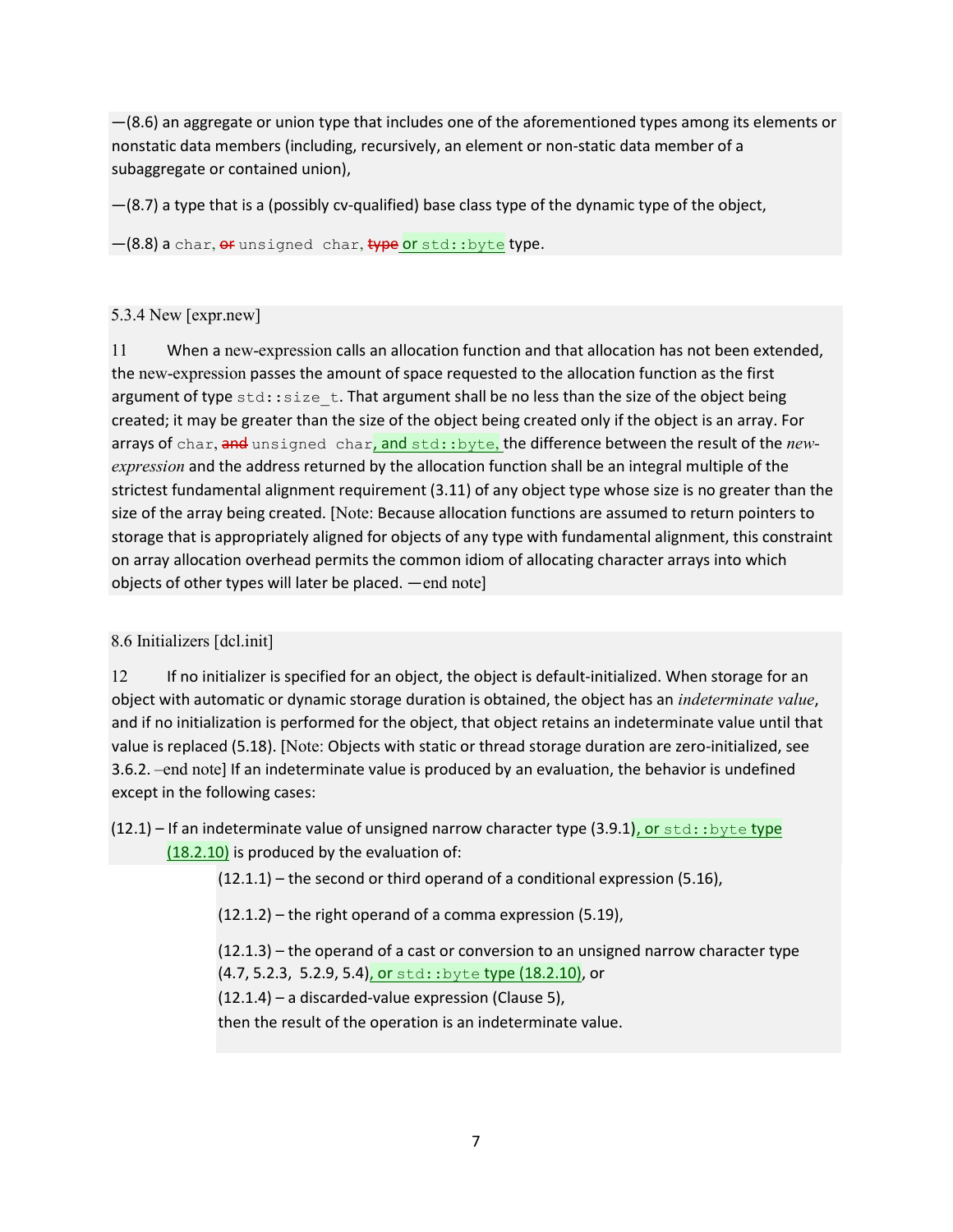- (12.2) If an indeterminate value of unsigned narrow character type, or std::byte type is produced by the evaluation of the right operand of a simple assignment operator (5.18) whose first operand is an Ivalue of unsigned narrow character type, or  $std:byte$ type, an indeterminate value replaces the value of the object referred to by the left operand.
- (12.3) If an indeterminate value of unsigned narrow character type is produced by the evaluation of the initialization expression when initializing an object of unsigned narrow character type, that object is initialized to an indeterminate value.
- $(12.4)$  If an indeterminate value of unsigned narrow character type, or std::byte type is produced by the evaluation of the initialization expression when initializing an object of std:: byte type, that object is initialized to an indeterminate value.

#### 18.2 Common definitions [support.types] 18.2.1 Header <cstddef> synopsis [cstddef.syn]

```
namespace std { 
    using ptrdiff t = see below ;
    using size t = see below ;
    using max align t = see below ;
    using nullptr t = decltype(nullptr);
    enum class byte : unsigned char {} ;
     template <class IntegerType> 
       constexpr byte& operator<<= (byte& b, IntegerType shift) noexcept;
     template <class IntegerType> 
       constexpr byte operator<< (byte b, IntegerType shift) noexcept;
       template <class IntegerType> 
       constexpr byte& operator>>=(byte& b, IntegerType shift) noexcept;
       template <class IntegerType> 
         constexpr byte operator>>(byte b, IntegerType shift) noexcept; 
       constexpr byte& operator|=(byte& l, byte r) noexcept; 
      constexpr byte operator| (byte 1, byte r) noexcept;
       constexpr byte& operator&=(byte& l, byte r) noexcept; 
       constexpr byte operator&(byte l, byte r) noexcept; 
      constexpr byte& operator^=(byte& l, byte r) noexcept;
      constexpr byte operator<sup>^</sup>(byte l, byte r) noexcept;
       constexpr byte operator~(byte b) noexcept; 
       template <class IntegerType> 
         constexpr IntegerType to integer(byte b) noexcept;
} 
      #define NULL see below
```

```
 #define offsetof(P, D) see below
```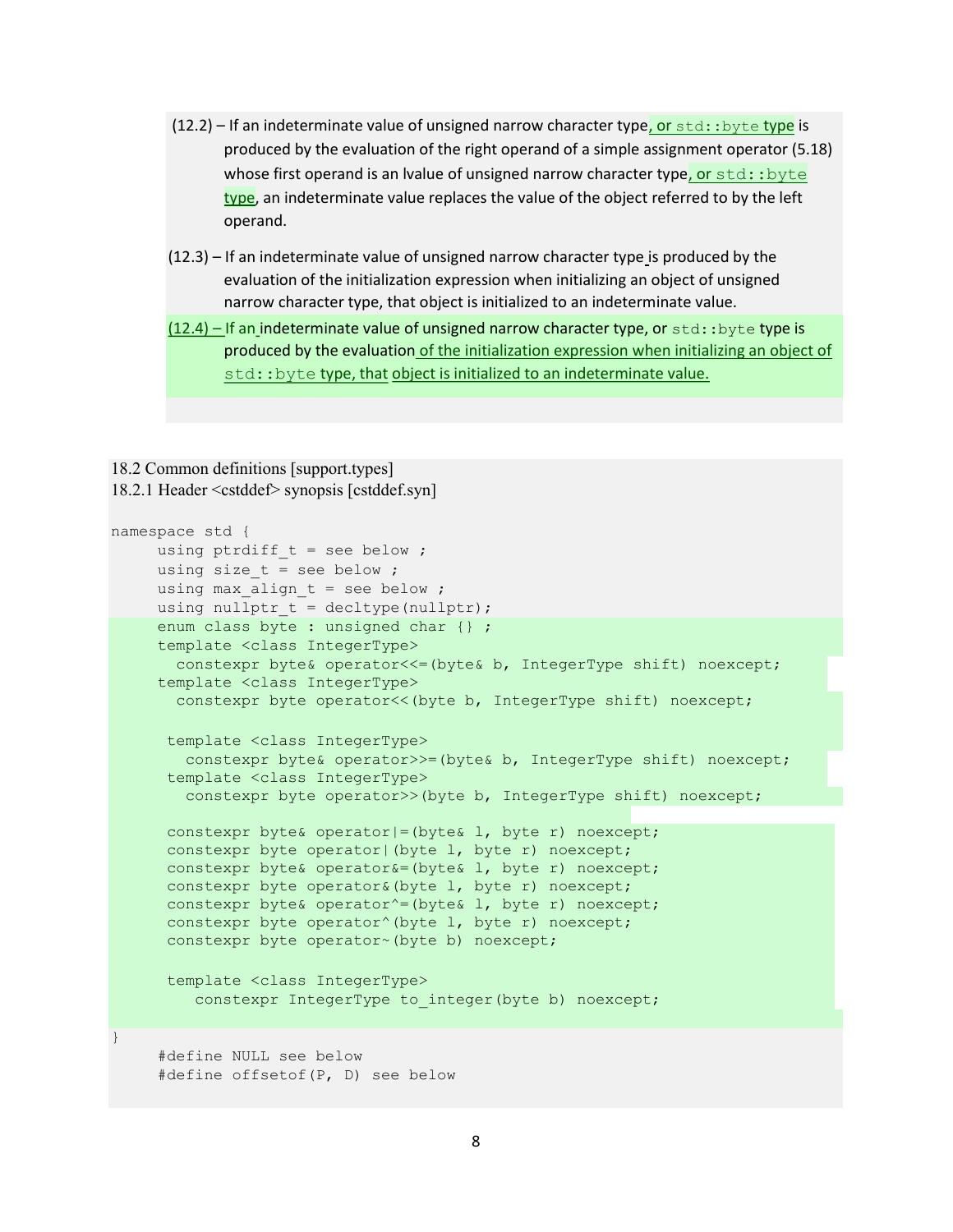```
18.2.5 byte type operations [support.types.byteops] 
template <class IntegerType> 
   constexpr byte& operator<<=(byte& b, IntegerType shift) noexcept; 
Remarks: This function shall not participate in overload resolution unless 
is integral v<IntegerType> is true.
Effects: Equivalent to: return b = byte(static cast<unsigned char>(b) << shift);template <class IntegerType> 
   constexpr byte& operator>>=(byte& b, IntegerType shift) noexcept;
Remarks: This function shall not participate in overload resolution unless 
is integral v<IntegerType> is true.
Effects: Equivalent to: return b = byte(static cast<unsigned char>(b) >> shift);
template <class IntegerType> 
  constexpr byte operator << (byte b, IntegerType shift) noexcept;
Remarks: This function shall not participate in overload resolution unless 
is integral v<IntegerType> is true.
Effects: Equivalent to: return byte(static cast<unsigned char>(b) << shift);
template <class IntegerType> 
   constexpr byte operator >>(byte b, IntegerType shift) noexcept; 
Remarks: This function shall not participate in overload resolution unless 
is integral v<IntegerType> is true.
Effects: Equivalent to: return byte(static cast<unsigned char>(b) >> shift);
```
constexpr byte& operator|=(byte& l, byte r) noexcept;

Effects: Equivalent to: return  $l = byte(static cast<\omega nsigned char>(l)$  | static cast<unsigned char>(r));

constexpr byte operator| (byte 1, byte r) noexcept;

```
Effects: Equivalent to: return byte (static cast<unsigned char>(l) |
static cast<unsigned char>(r));
```
constexpr byte& operator&=(byte& l, byte r) noexcept;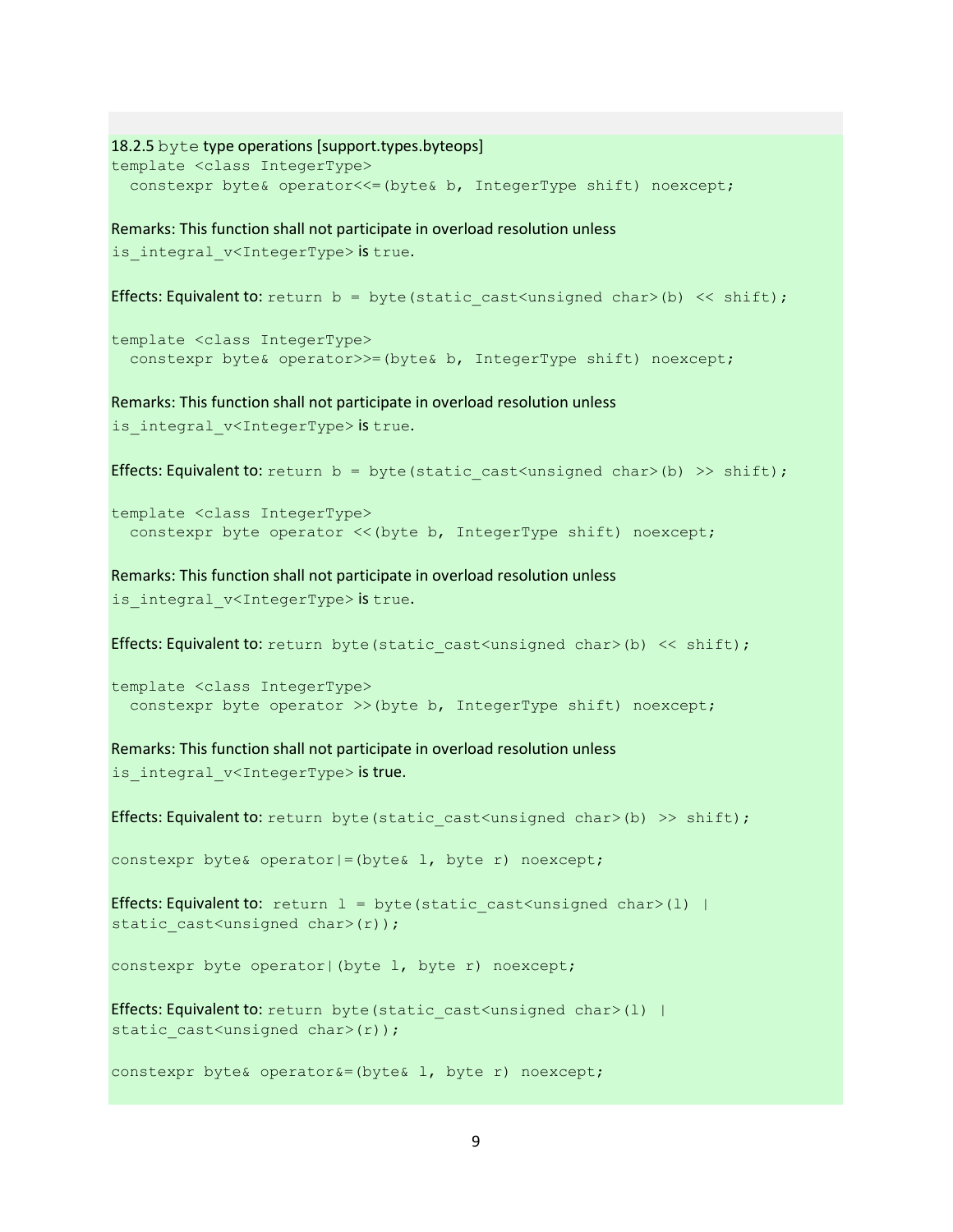```
Effects: Equivalent to: return 1 = byte(static cast<unsigned char>(1) &
static cast<unsigned char>(r));
constexpr byte operator&(byte l, byte r) noexcept; 
Effects: Equivalent to: return byte (static cast<unsigned char>(1) &
static cast<unsigned char>(r));
constexpr byte& operator^=(byte& l, byte r) noexcept; 
Effects: Equivalent to: return l = byte (static cast<\{unsigned char>(l) ^{\wedge}static cast<unsigned char>(r));
constexpr byte operator<sup>^</sup>(byte 1, byte r) noexcept;
Effects: Equivalent to: return byte(static cast<unsigned char>(l) ^
static_cast<unsigned char>(r));
constexpr byte operator~(byte b) noexcept; 
Effects: Equivalent to: return byte(\simstatic cast<unsigned char>(b));
template <class IntegerType> 
  constexpr IntegerType to integer(byte b) noexcept;
Remarks: This function shall not participate in overload resolution unless 
is integral v<IntegerType> is true.
```
Effects: Equivalent to: return IntegerType(b);

D.4 C standard library headers [depr.c.headers]

4 Every other C header, each of which has a name of the form name.h, behaves as if each name placed in the standard library namespace by the corresponding cname header is placed within the global namespace scope, except for the functions described in 26.9.5, the declaration of  $std:byte$ , the functions and function templates described in [support.types.byteops]. It is unspecified whether these names are first declared or defined within namespace scope (3.3.6) of the namespace std and are then injected into the global namespace scope by explicit using-declarations (7.3.3).